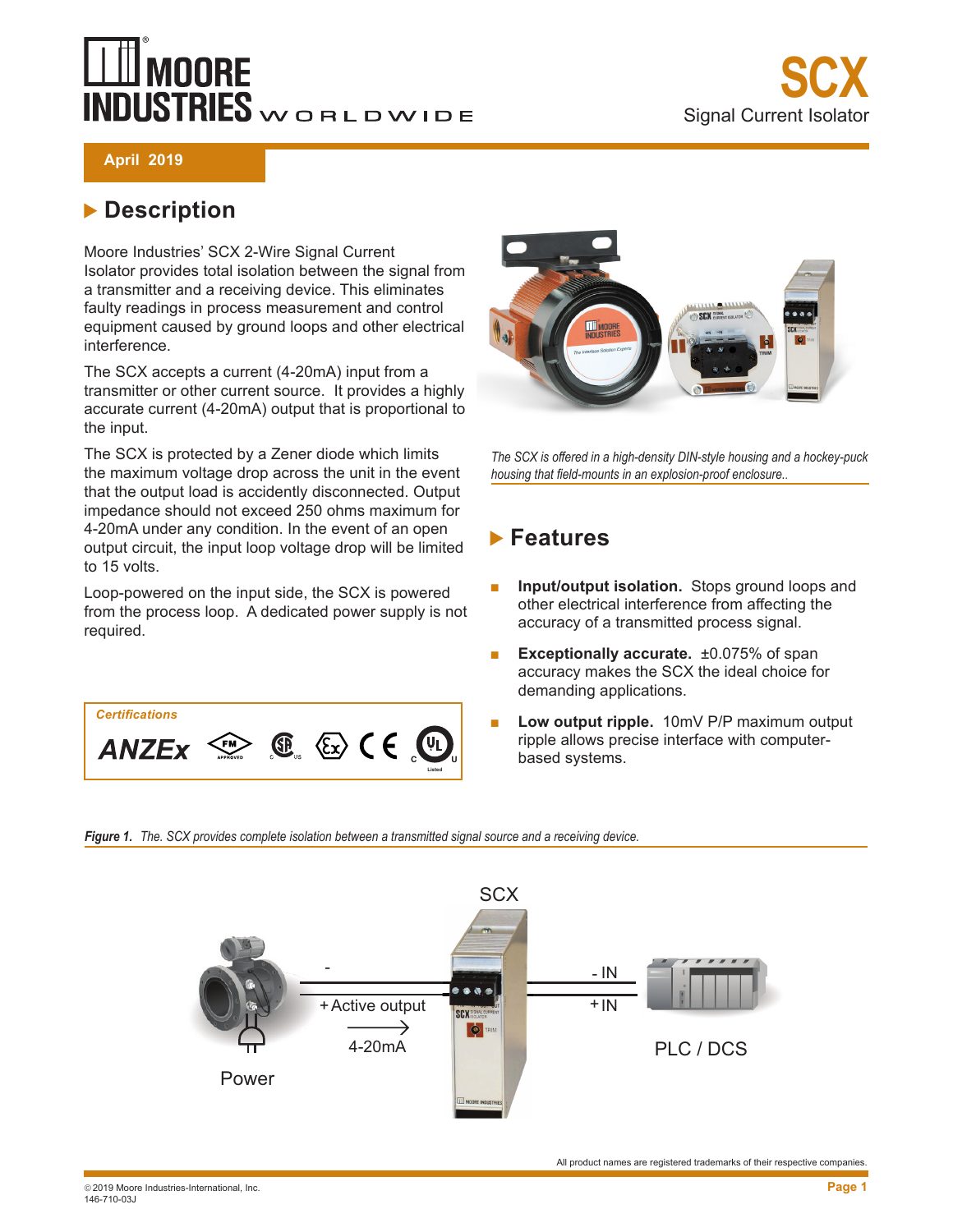### **Specifications**

**Performance**

**Calibration Capability (linearity):** ±0.075% of span

**Isolation:** Input and output are transformer isolated (500Vrms) with no dc connections between them

**Burden:** 5.5V when outputs are shorted for 4-20mA inputs, 10.5V with 250Ω load

**Output Tracking:** Assuming 4-20mA input and 4-20mA output; the isolator output will follow the input below 3mA when the input fails

**Ambient Temperature Range:** -29°C to +82°C (-20°F to +180°F**)**

**Effect:** ±0.018%/°C (±0.01%/°F) per degree zero change; ±.005% per degree gain change

**Adjustments Type:** External multiturn potentiometer **Trim:** Adjusts output span ±1%

**Weight:** 141.5 grams (5 oz.)

#### **Certifications**

|          |                                                                                                                                                                                              |                              | <b>SCX - HP in BH/SB2 Housing</b>                                                                                                                                                                                                                                                                                                      |
|----------|----------------------------------------------------------------------------------------------------------------------------------------------------------------------------------------------|------------------------------|----------------------------------------------------------------------------------------------------------------------------------------------------------------------------------------------------------------------------------------------------------------------------------------------------------------------------------------|
| APPROVED | SCX - HP<br>FM Approvals (US/Canada):<br>Non-Incendive<br>Class I, Division 2, Groups A, B, C & D                                                                                            | <b>FM</b><br><b>APPROVEI</b> | <b>FM Approvals (FM Global Group):</b><br><b>Explosion-Proof &amp; Dust/Ignition-Proof</b><br>Class I, Division 1, Groups A*, B, C & D<br>Class II & III, Division 1, Groups E, F & G<br>Environmental Protection: NEMA 4X & IP66<br>T6 @ 60°C Maximum Operating Ambient<br>*For Group A applications, seal all conduits<br>within 18" |
|          | <b>SCX - DIN</b><br>FM Approvals (US/Canada):<br>Non-Incendive<br>Class I, Division 2, Groups A, B, C & D                                                                                    |                              | <b>CSA Group (Canadian Standards Association):</b><br><b>Explosion-Proof</b><br>Class I, Division 1, Groups A*, B, C & D<br>Class II, III, Groups E, F & G<br>Type 4X, IP66<br>Ambient Temp. Range: -20°C to +60°C; T6<br>*For U.S. Group A applications, seal all<br>conduits within 18"                                              |
|          | <b>SCX - DIN</b><br>UL: (US/Canada):<br>Ordinary (non-hazardous) or<br>Hazardous Locations*<br>Class I, Division 2, Groups A, B, C, & D T4<br>*Certification not applicable with -RF option. |                              | ATEX Directive 2014/34/EU (ISSeP):<br><b>Explosion/Flame-Proof</b><br>$\textcircled{k}$ II 2 G Ex d IIC T6 Gb<br>$\circled{2}$ II 2 D Ex tb IIIC Db T85 $\circ$ C IP66                                                                                                                                                                 |
|          | SCX - HP and SCX - DIN<br><b>CE Conformant-</b><br>EMC Directive 2014/30/EU - EN 61326                                                                                                       | <b>ANZEx</b>                 | <b>ANZEx (TestSafe):</b><br><b>Explosion-Proof/FlameProof</b><br>Ex d IIC T6 (Tamb $60^{\circ}$ C)                                                                                                                                                                                                                                     |